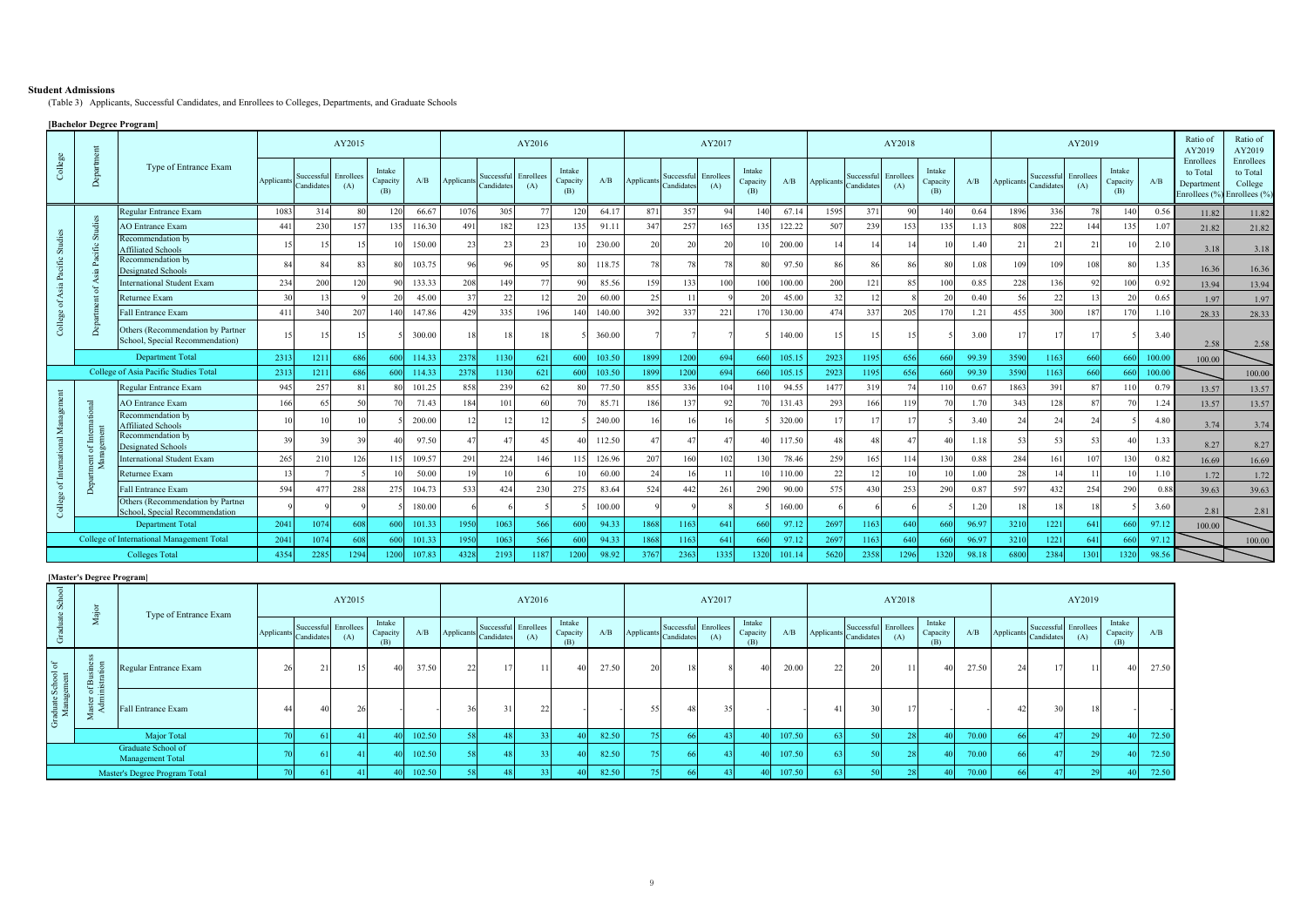| [Doctoral Degree Program]<br>AY2018     |                                                                    |                                               |           |                          |                  |                           |       |            |                          |                  |                           |       |            |                          |                  |                           |        |           |                          |                  |                           |        |            |                                    |     |                           |        |
|-----------------------------------------|--------------------------------------------------------------------|-----------------------------------------------|-----------|--------------------------|------------------|---------------------------|-------|------------|--------------------------|------------------|---------------------------|-------|------------|--------------------------|------------------|---------------------------|--------|-----------|--------------------------|------------------|---------------------------|--------|------------|------------------------------------|-----|---------------------------|--------|
|                                         |                                                                    |                                               |           |                          | AY2015           |                           |       |            |                          | AY2016           |                           |       |            |                          | AY2017           |                           |        |           |                          |                  | AY2019                    |        |            |                                    |     |                           |        |
| Graduate School                         | $_{\rm Major}$                                                     | Type of Entrance Exam                         | Applicant | Successful<br>Candidates | Enrollees<br>(A) | Intake<br>Capacity<br>(B) | A/B   | Applicants | Successful<br>Candidates | Enrollees<br>(A) | Intake<br>Capacity<br>(B) | A/B   | Applicants | Successful<br>Candidates | Enrollees<br>(A) | Intake<br>Capacity<br>(B) | A/B    | Applicant | Successful<br>Candidates | Enrollees<br>(A) | Intake<br>Capacity<br>(B) | A/B    | Applicants | Successful Enrollees<br>Candidates | (A) | Intake<br>Capacity<br>(B) | A/B    |
|                                         | Major in Asia Pacific<br>Studies<br>(Master's Degree<br>Program)   | Regular Entrance Exam                         | 11        | 8                        |                  | 15                        | 40.00 |            |                          |                  | 15                        | 20.00 | 20         | 14                       | C                | 15                        | 60.00  | 16        | 12                       |                  | 15                        | 46.67  | 16         |                                    |     | 15                        | 40.00  |
|                                         |                                                                    | Fall Entrance Exam                            | 16        | 12                       |                  |                           |       | 24         | 15                       |                  |                           |       | 35         | 26                       | -11              |                           |        | 40        | 31                       | 23               |                           |        | 26         |                                    |     |                           |        |
|                                         |                                                                    | 専攻合計                                          | 27        | 20                       | 10               | 15.                       | 66.67 | 31         | 22                       |                  | 15 <sup>1</sup>           | 60.00 | 55         | 40                       | 20               | 15                        | 133.33 | -56       | $4^{\circ}$              | 30 <sup>1</sup>  | 15                        | 200.00 | 42         | 25                                 | 15. | 15                        | 100.00 |
| Graduate School of Asia Pacific Studies | Major in Asia Pacific<br>Studies<br>(Doctoral Degree<br>Program)   | Regular Entrance Exam                         |           |                          |                  |                           | 40.00 |            |                          |                  | 10                        | 20.00 |            |                          |                  | 10                        | 50.00  |           |                          |                  | 10                        | 30.00  |            |                                    |     | $\overline{1}$            | 20.00  |
|                                         |                                                                    | Fall Entrance Exam                            |           |                          |                  |                           |       |            |                          |                  |                           |       |            |                          |                  |                           |        |           |                          |                  |                           |        |            |                                    |     |                           |        |
|                                         |                                                                    | 専攻合計                                          | 11        | 10                       |                  |                           | 90.00 |            |                          |                  | 10                        | 30.00 | 11         | $\overline{10}$          |                  | 10                        | 70.00  |           |                          |                  | 10                        | 50.00  | 11         |                                    |     | $\overline{1}$            | 70.00  |
|                                         | Major in International<br>Cooperation Policy<br>(Master's Program) | Regular Entrance Exam                         | 14        | 10                       |                  | 45                        | 15.56 |            |                          |                  | 45                        | 15.56 | 11         |                          |                  | 45                        | 13.33  | 16        | 10                       |                  | 45                        | 13.33  | 34         | 17                                 | 10  | 45                        | 22.22  |
|                                         |                                                                    | Fall Entrance Exam                            | 48        | 43                       | 24               |                           |       | 43         | 31                       | 20               |                           |       | 59         | 46                       | 28               |                           |        | 81        | 68                       | 39               |                           |        | 96         | 57                                 |     |                           |        |
|                                         |                                                                    | Major Total                                   | 62        | 53                       |                  |                           | 68.89 | 52         | 39                       | 27               | 45                        | 60.00 | 70         | -55                      | 34               | 45                        | 75.56  | 97        | 7s                       | 45               | 45                        | 100.00 | 130        | 74                                 | 44  | $\overline{4}$            | 97.78  |
|                                         |                                                                    | Graduate School of Asia Pacific Studies Total | 100       | 83                       | 50 <sub>0</sub>  |                           | 71.43 | 90         | 67                       | 39               | 70                        | 55.71 | 136        | 105                      | 61               | 70                        | 87.14  | 160       | 127                      | 80               | 70                        | 114.29 | 183        | 108                                | 66  |                           | 94.29  |
|                                         |                                                                    | Doctoral Program Total                        | 100       | 83                       | 50               | 70                        | 71.43 | 90         | 67                       | 39               | 70                        | 55.71 | 136        | 105                      | 61               | 70                        | 87.14  | 160       | 127                      | 80               | 70                        | 114.29 | 183        | 108                                | 66  | 7 <sub>0</sub>            | 94.29  |

## **[Professional Degree Program(except Law school)**

|  | Type of Entrance Exam                                |             |            | AY2015                      |                           |     | AY2016     |            |                             |                           |  |                | AY2017                             |     |                           |     |                          |  | AY2018                      |                           |     |            |            |                             | AY2019                    |     |  |  |  |  |
|--|------------------------------------------------------|-------------|------------|-----------------------------|---------------------------|-----|------------|------------|-----------------------------|---------------------------|--|----------------|------------------------------------|-----|---------------------------|-----|--------------------------|--|-----------------------------|---------------------------|-----|------------|------------|-----------------------------|---------------------------|-----|--|--|--|--|
|  |                                                      | Applicants. | Candidates | Successful Enrollees<br>(A) | Intake<br>Capacity<br>(B) | A/B | Applicants | Candidates | Successful Enrollees<br>(A) | Intake<br>Capacity<br>(B) |  | A/B Applicants | Successful Enrollees<br>Candidates | (A) | Intake<br>Capacity<br>(B) | A/B | Applicants<br>Candidates |  | Successful Enrollees<br>(A) | Intake<br>Capacity<br>(B) | A/B | Applicants | Candidates | Successful Enrollees<br>(A) | Intake<br>Capacity<br>(B) | A/B |  |  |  |  |
|  | Regular Entrance Exam                                |             |            |                             |                           |     |            |            |                             |                           |  |                |                                    |     |                           |     |                          |  |                             |                           |     |            |            |                             |                           |     |  |  |  |  |
|  | <b>AO</b> Entrance Exam                              |             |            |                             |                           |     |            |            |                             |                           |  |                |                                    |     |                           |     |                          |  |                             |                           |     |            |            |                             |                           |     |  |  |  |  |
|  | Recommendation by<br><b>Affiliated Schools</b>       |             |            |                             |                           |     |            |            |                             |                           |  |                |                                    |     |                           |     |                          |  |                             |                           |     |            |            |                             |                           |     |  |  |  |  |
|  | Mature Students Exam                                 |             |            |                             |                           |     |            |            |                             |                           |  |                |                                    |     |                           |     |                          |  |                             |                           |     |            |            |                             |                           |     |  |  |  |  |
|  | International Student Exam, Returned<br>ixam         |             |            |                             |                           |     |            |            |                             |                           |  |                |                                    |     |                           |     |                          |  |                             |                           |     |            |            |                             |                           |     |  |  |  |  |
|  | Fall Entrance Exam                                   |             |            |                             |                           |     |            |            |                             |                           |  |                |                                    |     |                           |     |                          |  |                             |                           |     |            |            |                             |                           |     |  |  |  |  |
|  | Major Total                                          |             |            |                             |                           |     |            |            |                             |                           |  |                |                                    |     |                           |     |                          |  |                             |                           |     |            |            |                             |                           |     |  |  |  |  |
|  | Professional Degree Program(except Law school) Total |             |            |                             |                           |     |            |            |                             |                           |  |                |                                    |     |                           |     |                          |  |                             |                           |     |            |            |                             |                           |     |  |  |  |  |